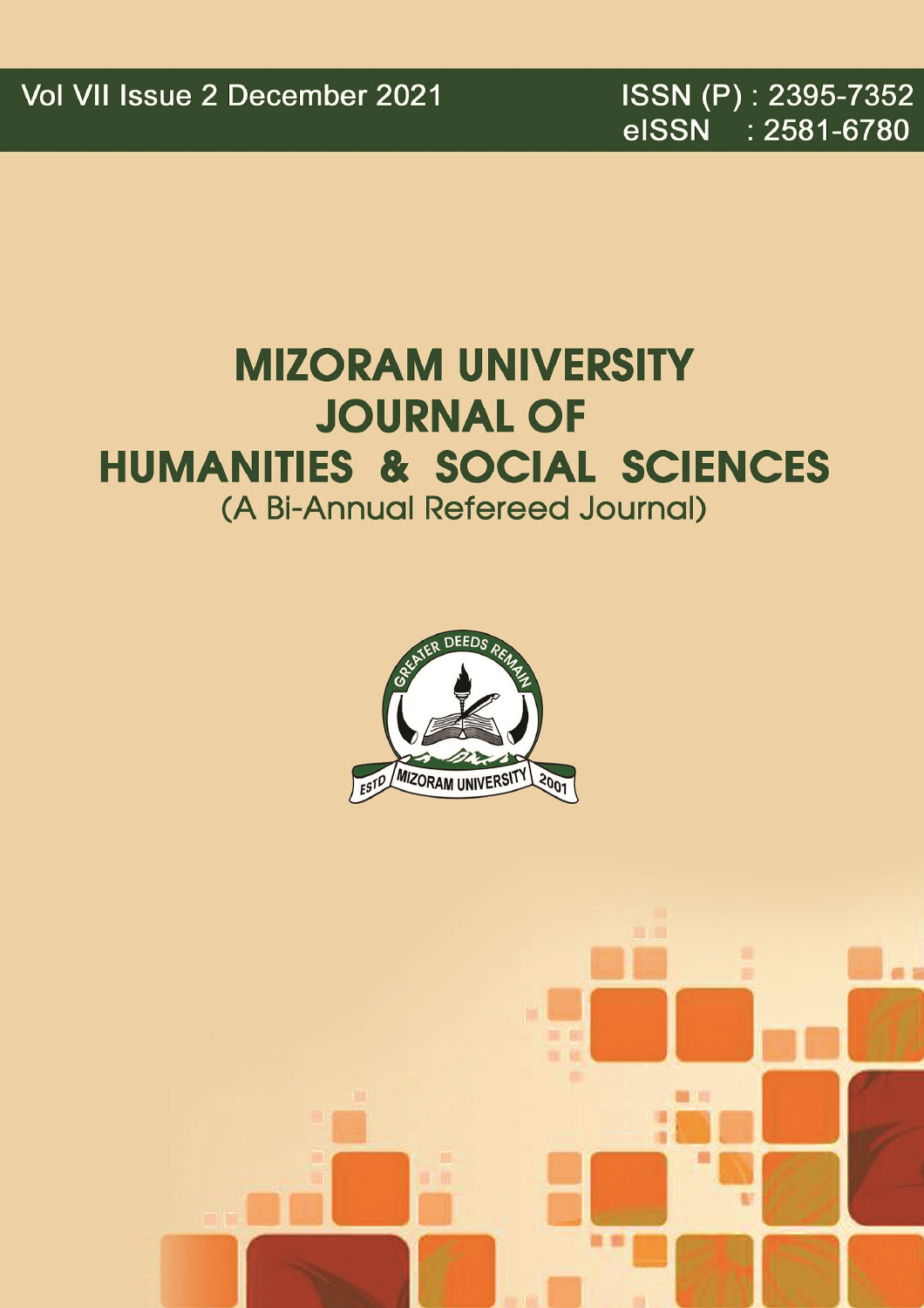

# **Chief Editor**

Prof. Bhartendu Singh

# **Editor**

Prof. Sanjay Kumar

**Volume VII, Issue 2** 

**December 2021** 

**MIZORAM UNIVERSITY**  NAAC Accredited Grade 'A' (2019) **(A CENTRAL UNIVERSITY) TANHRIL, AIZAWL – 796 004 MIZORAM, INDIA**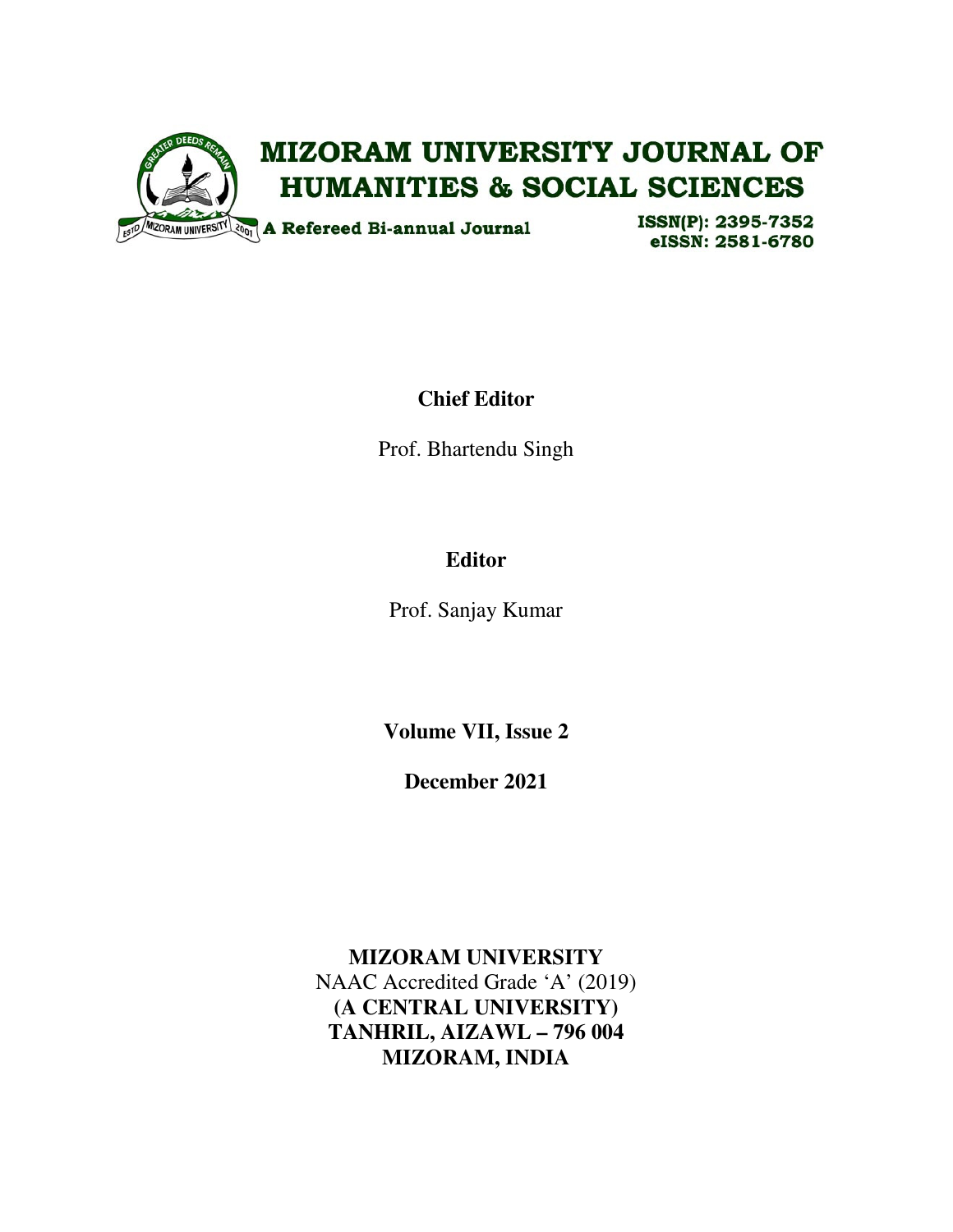

### *Editorial Board*

| <b>Patrons</b>      | $\ddot{\cdot}$       | <b>Prof. K. R. S. Sambasiva Rao, Vice Chancellor, Mizoram University, Aizawl</b>                |
|---------------------|----------------------|-------------------------------------------------------------------------------------------------|
|                     | $\ddot{\phantom{a}}$ | <b>Prof. J. K. Patnaik</b> , Pro Vice Chancellor, Mizoram University, Aizawl                    |
| <b>Advisors</b>     | $\ddot{\phantom{a}}$ | <b>Prof. Lalnundanga, Registrar, Mizoram University, Aizawl</b>                                 |
|                     | $\ddot{\phantom{a}}$ | <b>Prof.</b> Srinibas Pathi, Department of Public Administration, Mizoram<br>University, Aizawl |
| <b>Chief Editor</b> | $\ddot{\cdot}$       | <b>Prof. Bhartendu Singh, Department of Commerce, Mizoram University,</b><br>Aizawl             |

#### *Members, Editorial Board*

**Prof. Sanjay Kumar**, Department of Hindi, Mizoram University, Aizawl

**Prof. Margaret L. Pachuau**, Department of English, Mizoram University, Aizawl

**Prof. K. Robin**, Department of History & Ethnography, Mizoram University, Aizawl

**Prof. Lynda Zohmingliani**, Department of Education, Mizoram University, Aizawl

**Dr. Ayangbam Shyamkishor**, Department of Political Science, Mizoram University, Aizawl

**Dr. Ruth Lalremruati**, Department of Mizo, Mizoram University, Aizawl

**Dr. H. Elizabeth**, Department of Social Work, Mizoram University, Aizawl

**Mr. R. Lalhruailiana**, Department of Sociology, Mizoram University, Aizawl

#### *Journal Website Consultant*

**Dr. Akhandanand Shukla**, Associate Professor & Head, Department of Library & Information Science, Central University of Tamil Nadu, Thiruvarur, Tamil Nadu *Formerly* with Mizoram University, Aizawl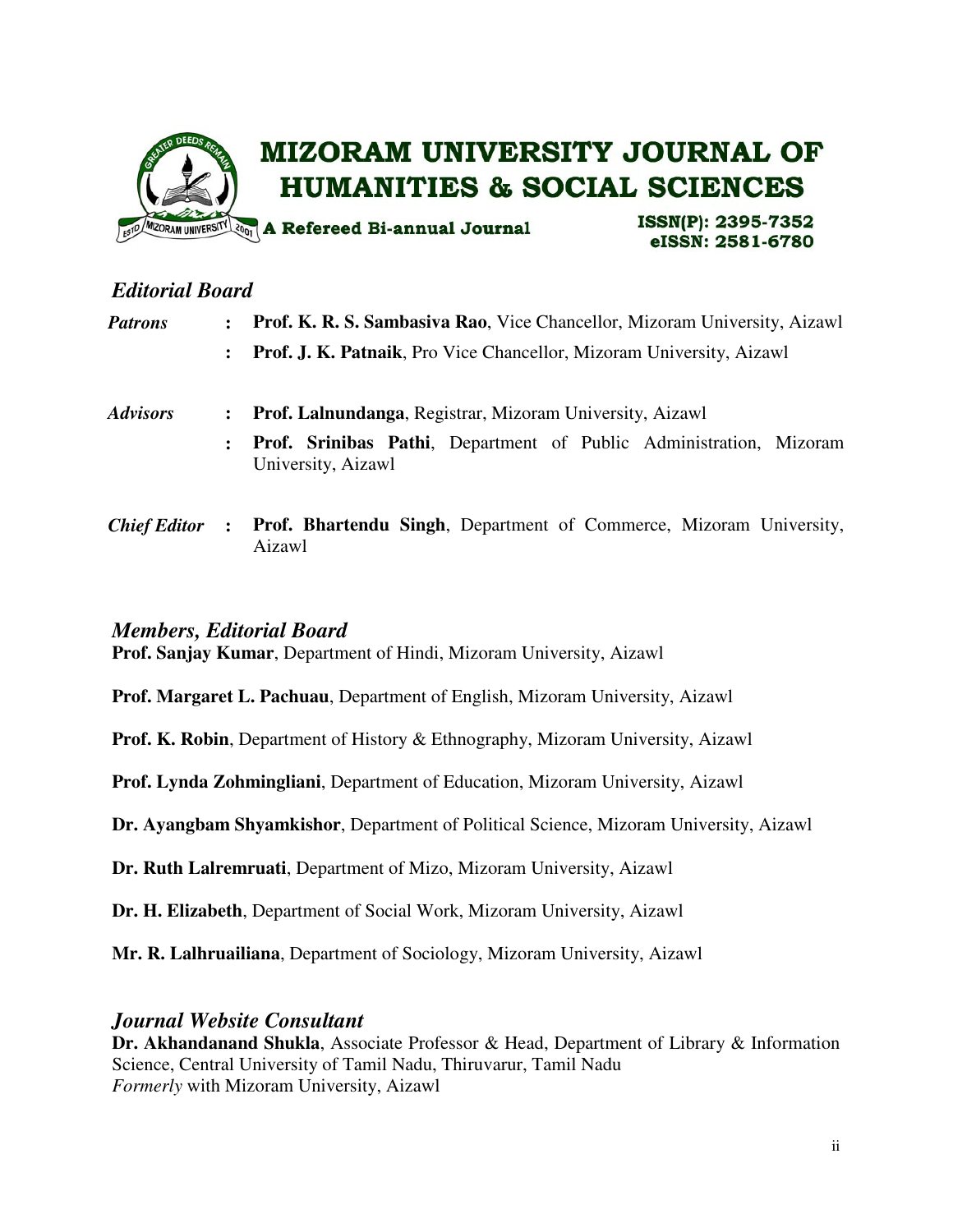

#### *Journal Advisory Board*

**Prof. Ganga Prasad Prasain**, Vice Chancellor, Tripura University, Agartala

**Prof. Ashok Sharma**, Department of Public Administration, University of Rajasthan, Jaipur

**Prof. Chandan Kumar**, Department of Hindi, University of Delhi, New Delhi

**Prof. Saugata Bhaduri**, Centre for English Studies, School of Language, Literature and Culture Studies, Jawaharlal Nehru University, New Delhi

**Prof. Amit Dey**, Department of History, Calcutta University, Kolkata

**Prof. S. Mangi Singh**, Department of Political Science, Dean, School of Social Sciences, Manipur University, Imphal

**Prof. R. Thangvunga**, Former Head, Department of Mizo, Mizoram University, Aizawl

**Prof. S. M. Sungoh**, Department of Education, North-Eastern Hill University, Shillong

**Prof. Subhabrata Dutta**, Department of Social Work, Assam University, Silchar

**Prof. G. Nagaraju**, Department of Sociology, University of Hyderabad, Hyderabad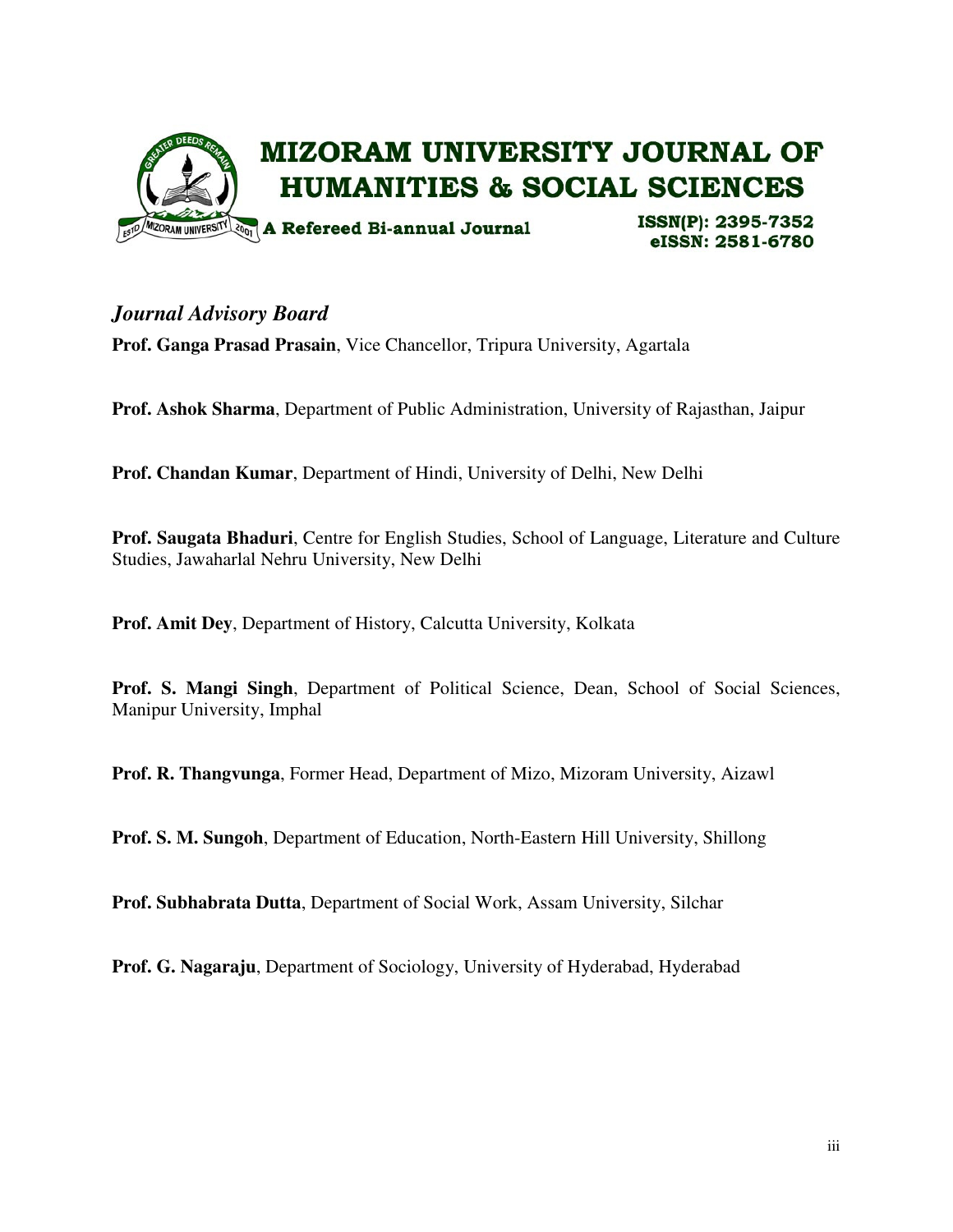

# **CONTENTS**

| December 2021<br><b>Volume VII, Issue 2</b>                                                                                                                                                                       |     |  |  |
|-------------------------------------------------------------------------------------------------------------------------------------------------------------------------------------------------------------------|-----|--|--|
| <b>From the Desk of Chief Editor</b>                                                                                                                                                                              | vi  |  |  |
| Prioritizing Human Well-Being over Growth-led Model: Politics and Possibilities<br>Vijay Kumar Shrotryia                                                                                                          | 1   |  |  |
| China-India Imbroglio: From Doklam to Wuhan<br>C. Lalremsiami & J. K. Patnaik                                                                                                                                     | 19  |  |  |
| US Policy on Afghanistan and the Resurgence of Taliban<br>Lalhruaitluangi Sailo                                                                                                                                   | 30  |  |  |
| Centre-State Relations in India: A Comparative Study of Relations Between<br>Indian National Congress (INC) Government in Mizoram State with INC Rule and<br>with BJP at the Centre<br>Lalrinngheta & K. V. Reddy | 41  |  |  |
| <b>Intra-Party Conflict and Decay of Ideology in Mizo Union</b><br>R. Vanlalhmangaihsanga & Jangkhongam Doungel                                                                                                   | 56  |  |  |
| The Administration of Justice in 'Tribal Areas': A Case of Arunachal Pradesh<br>Kago Gambo & Nani Bath                                                                                                            | 65  |  |  |
| Consumers' Knowledge and Attitudes towards the Consumer Protection Act in<br>South Africa – Using the Theory of Reasoned Action<br>Nombulelo Dilotsotlhe & Njabulo Mkhize                                         |     |  |  |
| Naree Shakti: Movement on Socio-Political and Entrepreneurship in India<br>Ashima Das                                                                                                                             | 90  |  |  |
| <b>Single Mothers Challenges in Mizo Society</b><br>Zohmangaihi Ralte & Lucy T.V. Zehol                                                                                                                           |     |  |  |
| Traditional Village Industries and Craft Production System of the Kukis of                                                                                                                                        | 116 |  |  |